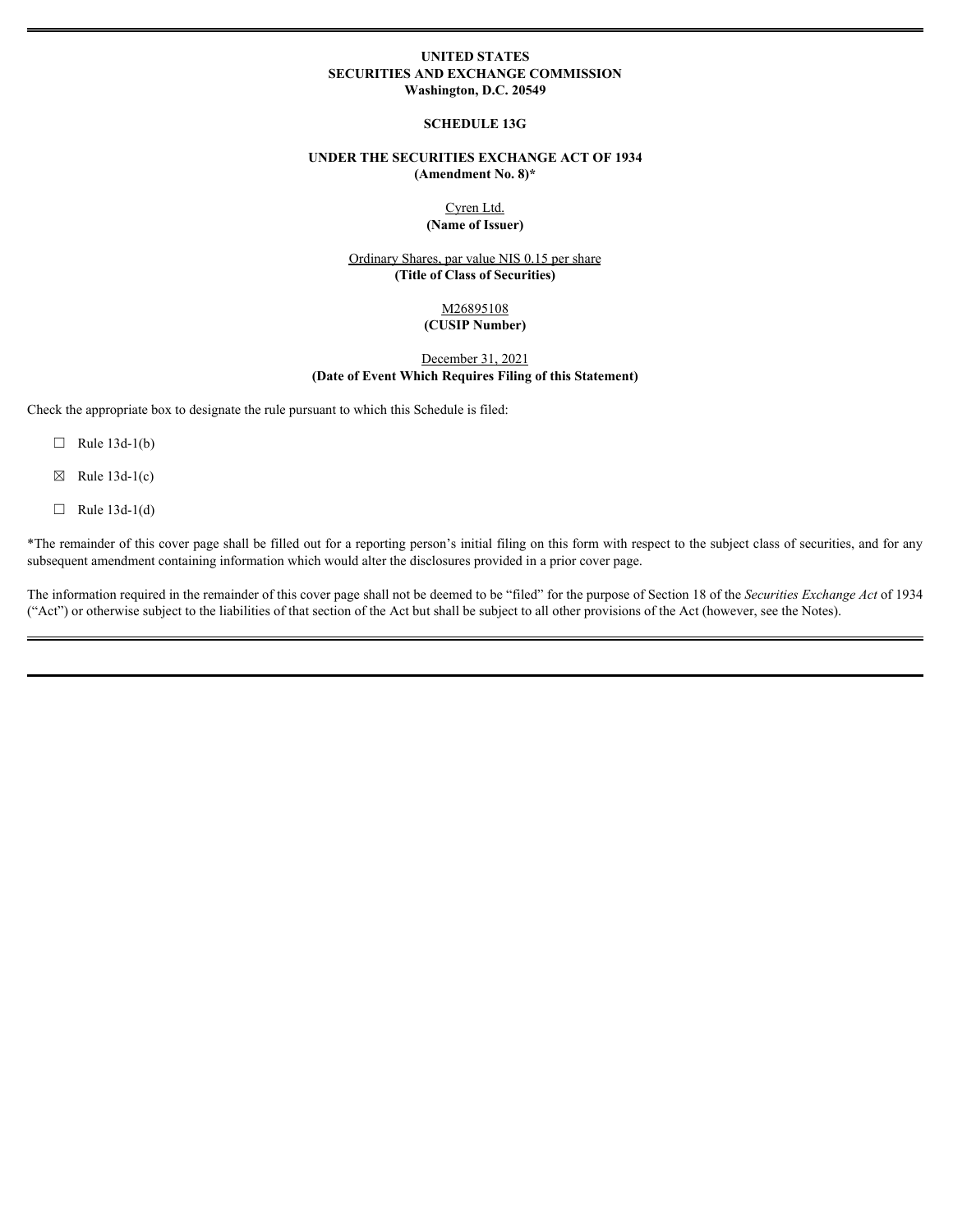**CUSIP No. M26895108 13G Page 2 of 9 Pages**

| $\mathbf{1}$                                                                | NAME OF REPORTING PERSONS                                                                |                |                                             |  |  |  |  |  |  |
|-----------------------------------------------------------------------------|------------------------------------------------------------------------------------------|----------------|---------------------------------------------|--|--|--|--|--|--|
|                                                                             | Dov Yelin                                                                                |                |                                             |  |  |  |  |  |  |
| $\overline{2}$                                                              | CHECK THE APPROPRIATE BOX IF A MEMBER OF A GROUP (See instructions)<br>(a) $\Box$<br>(b) |                |                                             |  |  |  |  |  |  |
| $\mathbf{3}$                                                                | <b>SEC USE ONLY</b>                                                                      |                |                                             |  |  |  |  |  |  |
| $\overline{\mathbf{4}}$                                                     | CITIZENSHIP OR PLACE OF ORGANIZATION<br>Israel                                           |                |                                             |  |  |  |  |  |  |
|                                                                             |                                                                                          | 5              | <b>SOLE VOTING POWER</b>                    |  |  |  |  |  |  |
| <b>NUMBER OF</b><br><b>SHARES</b><br><b>BENEFICIALLY</b><br><b>OWNED BY</b> |                                                                                          | 6              | <b>SHARED VOTING POWER</b><br>4,049,929 (*) |  |  |  |  |  |  |
| <b>EACH</b><br><b>REPORTING</b><br>PERSON WITH                              |                                                                                          | $\overline{7}$ | <b>SOLE DISPOSITIVE POWER</b>               |  |  |  |  |  |  |
|                                                                             |                                                                                          | 8              | SHARED DISPOSITIVE POWER<br>4,049,929 $(*)$ |  |  |  |  |  |  |
| 9                                                                           | AGGREGATE AMOUNT BENEFICIALLY OWNED BY EACH REPORTING PERSON                             |                |                                             |  |  |  |  |  |  |
|                                                                             | 4,049,929 $(*)$                                                                          |                |                                             |  |  |  |  |  |  |
| 10                                                                          | CHECK IF THE AGGREGATE AMOUNT IN ROW (9) EXCLUDES CERTAIN SHARES (See instructions)      |                |                                             |  |  |  |  |  |  |
|                                                                             | $\Box$                                                                                   |                |                                             |  |  |  |  |  |  |
| 11                                                                          | PERCENT OF CLASS REPRESENTED BY AMOUNT IN ROW 9                                          |                |                                             |  |  |  |  |  |  |
|                                                                             | $4.48\%$ (*) (**)                                                                        |                |                                             |  |  |  |  |  |  |
| 12                                                                          |                                                                                          |                | TYPE OF REPORTING PERSON (See instructions) |  |  |  |  |  |  |
|                                                                             | ${\rm IN}$                                                                               |                |                                             |  |  |  |  |  |  |
|                                                                             |                                                                                          |                |                                             |  |  |  |  |  |  |

(\*) The beneficial ownership of the securities reported herein is described in Item 4(a).

(\*\*) Based on 90,364,000 Ordinary Shares outstanding as of December 31, 2021 (as reported on Bloomberg LP).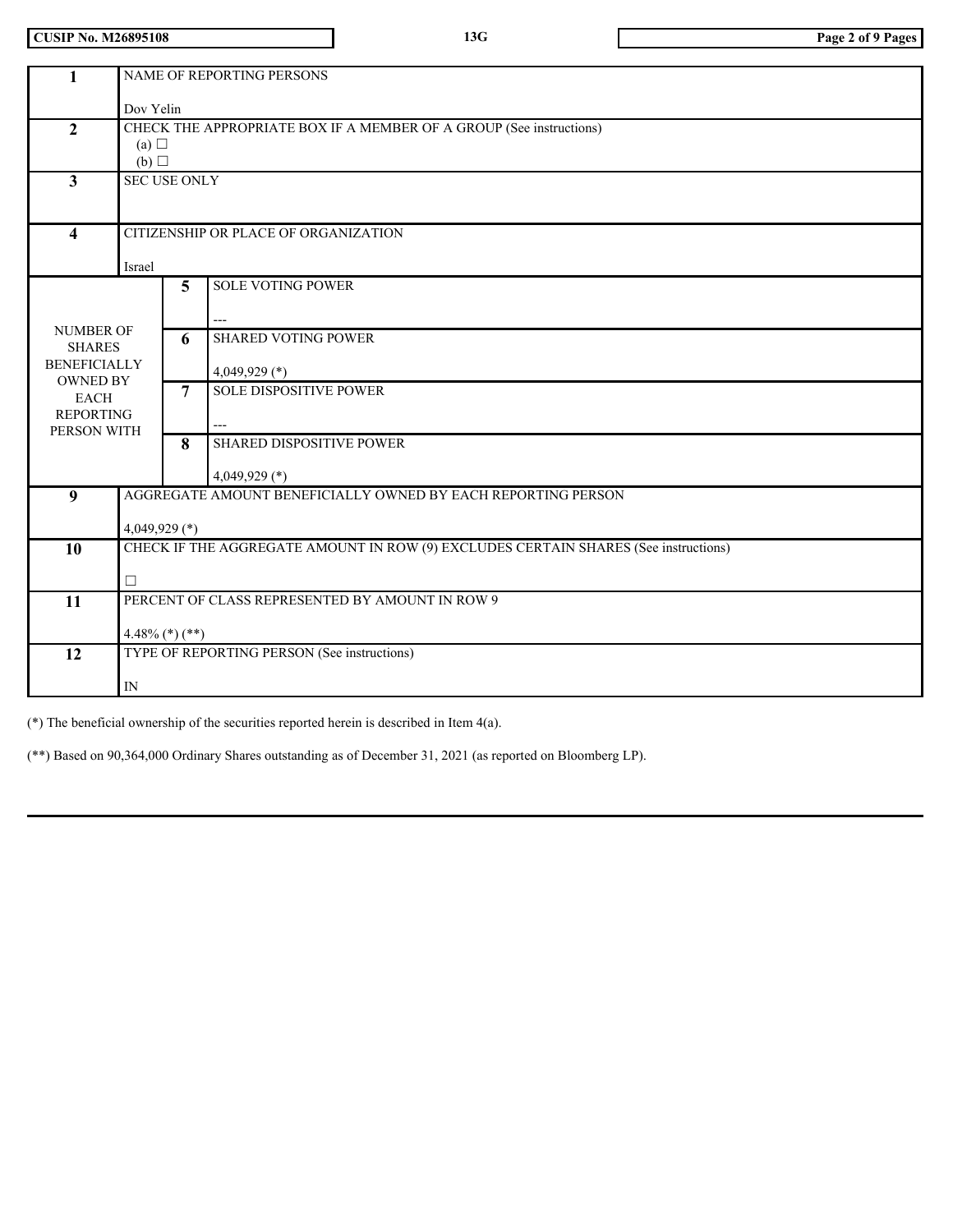**CUSIP No. M26895108 13G Page 3 of 9 Pages**

| $\mathbf{1}$                                                                |                                                                                                     |                     | NAME OF REPORTING PERSONS                                           |  |  |  |  |  |
|-----------------------------------------------------------------------------|-----------------------------------------------------------------------------------------------------|---------------------|---------------------------------------------------------------------|--|--|--|--|--|
|                                                                             | Yair Lapidot                                                                                        |                     |                                                                     |  |  |  |  |  |
| $\overline{2}$                                                              | (a) $\Box$<br>(b)                                                                                   |                     | CHECK THE APPROPRIATE BOX IF A MEMBER OF A GROUP (See instructions) |  |  |  |  |  |
| $\mathbf{3}$                                                                | <b>SEC USE ONLY</b>                                                                                 |                     |                                                                     |  |  |  |  |  |
| $\overline{\mathbf{4}}$                                                     | CITIZENSHIP OR PLACE OF ORGANIZATION<br>Israel                                                      |                     |                                                                     |  |  |  |  |  |
|                                                                             |                                                                                                     | 5                   | <b>SOLE VOTING POWER</b>                                            |  |  |  |  |  |
| <b>NUMBER OF</b><br><b>SHARES</b><br><b>BENEFICIALLY</b><br><b>OWNED BY</b> |                                                                                                     | 6                   | <b>SHARED VOTING POWER</b><br>4,049,929 $(*)$                       |  |  |  |  |  |
| <b>EACH</b><br><b>REPORTING</b><br>PERSON WITH                              |                                                                                                     | $\overline{7}$<br>8 | <b>SOLE DISPOSITIVE POWER</b>                                       |  |  |  |  |  |
|                                                                             |                                                                                                     |                     | <b>SHARED DISPOSITIVE POWER</b><br>4,049,929 $(*)$                  |  |  |  |  |  |
|                                                                             | AGGREGATE AMOUNT BENEFICIALLY OWNED BY EACH REPORTING PERSON<br>$\boldsymbol{9}$<br>4,049,929 $(*)$ |                     |                                                                     |  |  |  |  |  |
| $\overline{10}$                                                             | CHECK IF THE AGGREGATE AMOUNT IN ROW (9) EXCLUDES CERTAIN SHARES (See instructions)<br>$\Box$       |                     |                                                                     |  |  |  |  |  |
| $\overline{11}$                                                             | PERCENT OF CLASS REPRESENTED BY AMOUNT IN ROW 9<br>$4.48\%$ (*) (**)                                |                     |                                                                     |  |  |  |  |  |
| 12                                                                          | TYPE OF REPORTING PERSON (See instructions)<br>$\ensuremath{\text{IN}}$                             |                     |                                                                     |  |  |  |  |  |
|                                                                             |                                                                                                     |                     |                                                                     |  |  |  |  |  |

(\*) The beneficial ownership of the securities reported herein is described in Item 4(a).

(\*\*) Based on 90,364,000 Ordinary Shares outstanding as of December 31, 2021 (as reported on Bloomberg LP).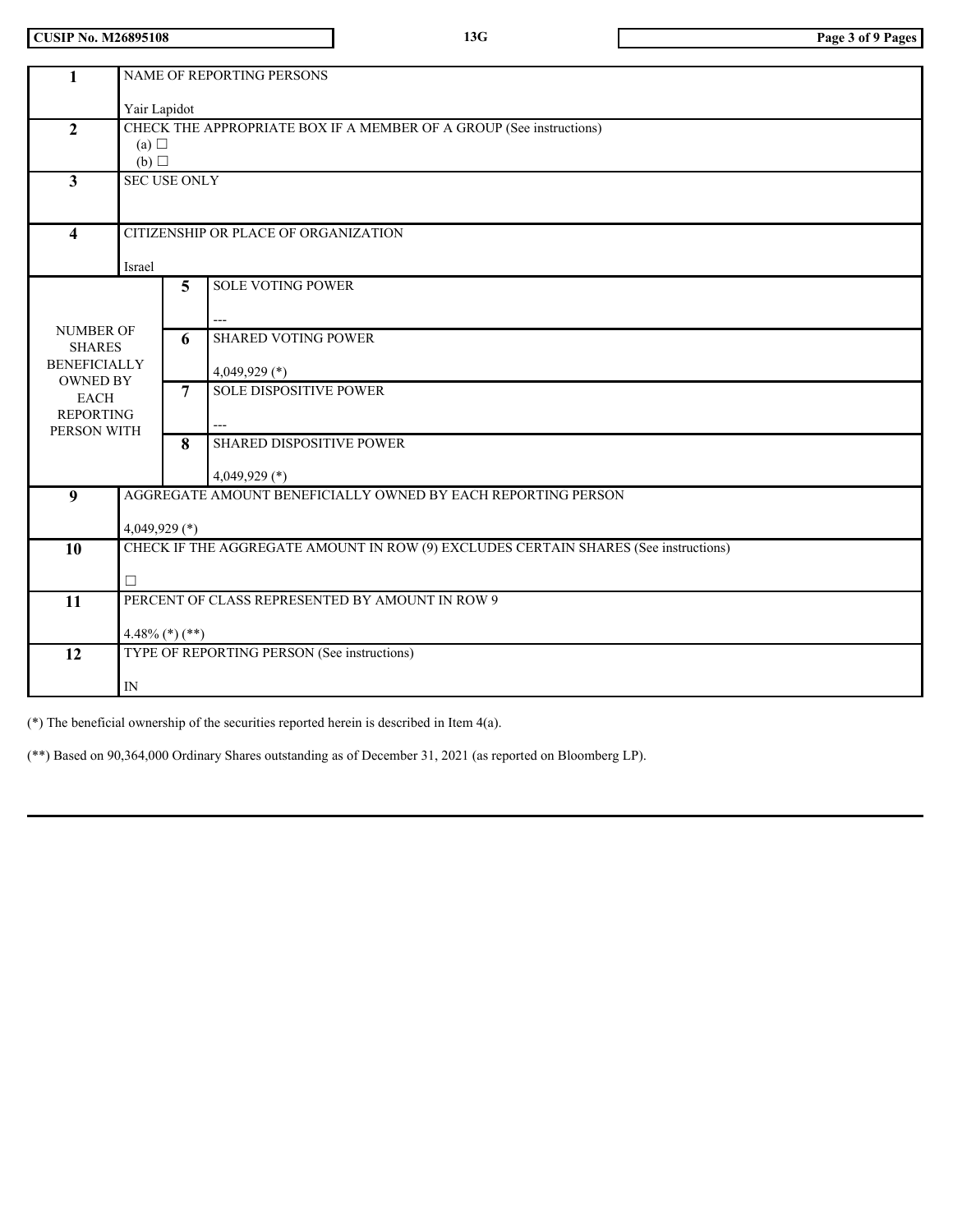**CUSIP No. M26895108 13G Page 4 of 9 Pages**

| $\mathbf{1}$                           |                                                                                           |   | NAME OF REPORTING PERSONS                                           |  |  |  |
|----------------------------------------|-------------------------------------------------------------------------------------------|---|---------------------------------------------------------------------|--|--|--|
|                                        | Yelin Lapidot Holdings Management Ltd.                                                    |   |                                                                     |  |  |  |
| $\mathbf{2}$                           |                                                                                           |   | CHECK THE APPROPRIATE BOX IF A MEMBER OF A GROUP (See instructions) |  |  |  |
| (a) $\Box$<br>(b)                      |                                                                                           |   |                                                                     |  |  |  |
| 3                                      | <b>SEC USE ONLY</b>                                                                       |   |                                                                     |  |  |  |
|                                        |                                                                                           |   |                                                                     |  |  |  |
| $\overline{\mathbf{4}}$                |                                                                                           |   | CITIZENSHIP OR PLACE OF ORGANIZATION                                |  |  |  |
|                                        | Israel                                                                                    |   |                                                                     |  |  |  |
|                                        |                                                                                           | 5 | <b>SOLE VOTING POWER</b>                                            |  |  |  |
|                                        |                                                                                           |   |                                                                     |  |  |  |
| <b>NUMBER OF</b><br><b>SHARES</b>      |                                                                                           | 6 | <b>SHARED VOTING POWER</b>                                          |  |  |  |
| <b>BENEFICIALLY</b><br><b>OWNED BY</b> |                                                                                           |   | 4,049,929 $(*)$                                                     |  |  |  |
| <b>EACH</b>                            |                                                                                           | 7 | <b>SOLE DISPOSITIVE POWER</b>                                       |  |  |  |
| <b>REPORTING</b><br>PERSON WITH        |                                                                                           |   |                                                                     |  |  |  |
|                                        |                                                                                           | 8 | SHARED DISPOSITIVE POWER                                            |  |  |  |
|                                        |                                                                                           |   | $4,049,929$ (*)                                                     |  |  |  |
| $\boldsymbol{9}$                       |                                                                                           |   | AGGREGATE AMOUNT BENEFICIALLY OWNED BY EACH REPORTING PERSON        |  |  |  |
|                                        | 4,049,929 $(*)$                                                                           |   |                                                                     |  |  |  |
|                                        | CHECK IF THE AGGREGATE AMOUNT IN ROW (9) EXCLUDES CERTAIN SHARES (See instructions)<br>10 |   |                                                                     |  |  |  |
|                                        | □                                                                                         |   |                                                                     |  |  |  |
| 11                                     |                                                                                           |   | PERCENT OF CLASS REPRESENTED BY AMOUNT IN ROW 9                     |  |  |  |
|                                        | $4.48\%$ (*) (**)                                                                         |   |                                                                     |  |  |  |
| $\overline{12}$                        |                                                                                           |   | TYPE OF REPORTING PERSON (See instructions)                         |  |  |  |
| CO                                     |                                                                                           |   |                                                                     |  |  |  |
|                                        |                                                                                           |   |                                                                     |  |  |  |

(\*) The beneficial ownership of the securities reported herein is described in Item 4(a).

(\*\*) Based on 90,364,000 Ordinary Shares outstanding as of December 31, 2021 (as reported on Bloomberg LP).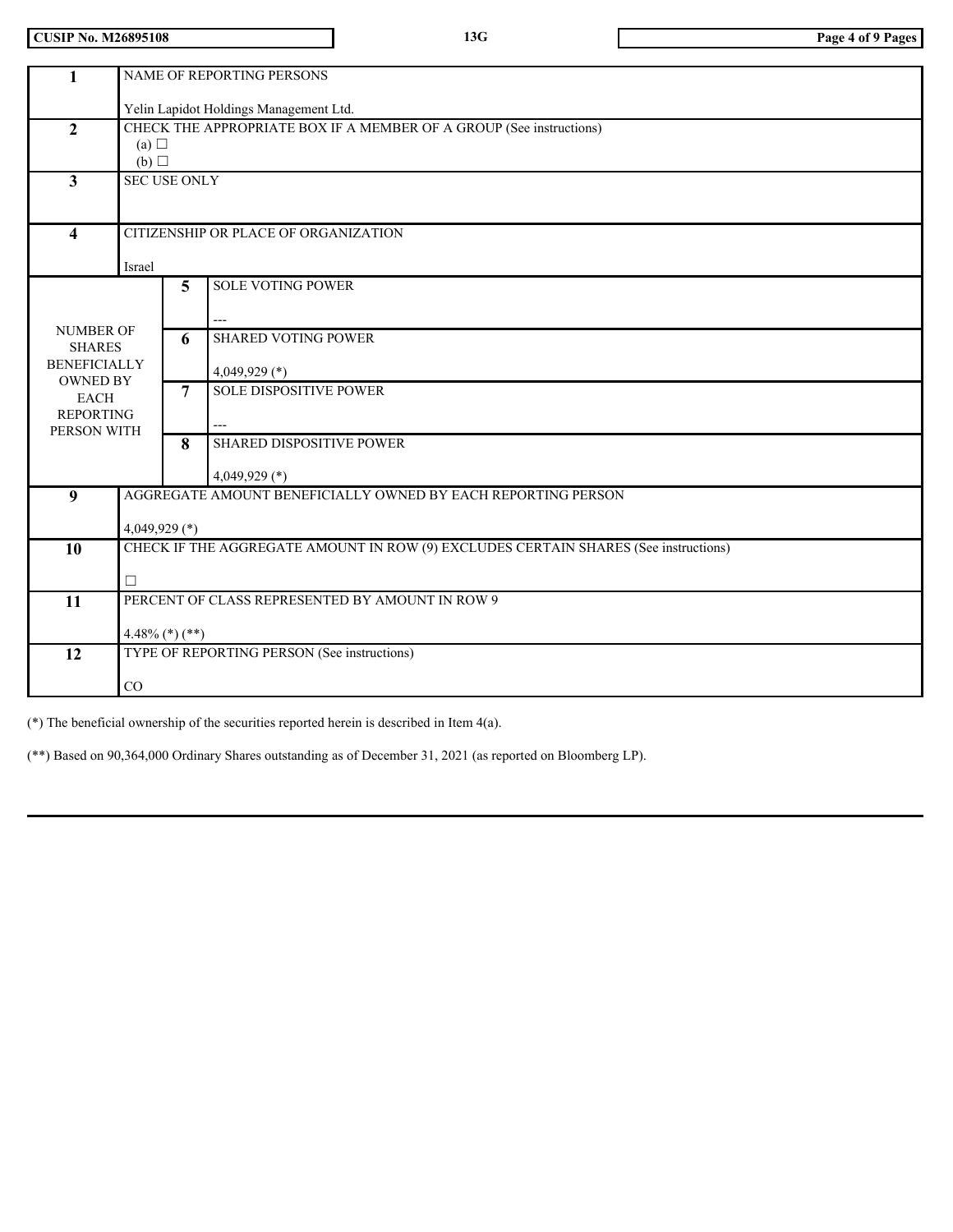# **CUSIP No. M26895108 13G Page 5 of 9 Pages**

**Item 1.** (a) <u>Name of Issuer</u>:

Cyren Ltd.

# (b) Address of Issuer's Principal Executive Offices:

10 Ha-Menofim, 5th Floor, Herzliya, Israel 4672561.

## **Item 2.** (a) <u>Name of Person Filing</u>:

Dov Yelin

Yair Lapidot

Yelin Lapidot Holdings Management Ltd.

Yelin Lapidot Mutual Funds Management Ltd.

(b) Address of Principal Business Office:

Dov Yelin – 50 Dizengoff St., Dizengoff Center, Gate 3, Top Tower, 13th floor, Tel Aviv 64332, Israel

Yair Lapidot – 50 Dizengoff St., Dizengoff Center, Gate 3, Top Tower, 13th floor, Tel Aviv 64332, Israel

Yelin Lapidot Holdings Management Ltd. – 50 Dizengoff St., Dizengoff Center, Gate 3, Top Tower, 13th floor, Tel Aviv 64332, Israel

Yelin Lapidot Mutual Funds Management Ltd. – 50 Dizengoff St., Dizengoff Center, Gate 3, Top Tower, 13th floor, Tel Aviv 64332, Israel

(c) Citizenship or Place of Incorporation:

Dov Yelin – Israel

Yair Lapidot – Israel

Yelin Lapidot Holdings Management Ltd. – Israel

Yelin Lapidot Mutual Funds Management Ltd. – Israel

(d) Title of Class of Securities:

Ordinary Shares, par value NIS 0.15 per share

(e) CUSIP Number:

M26895108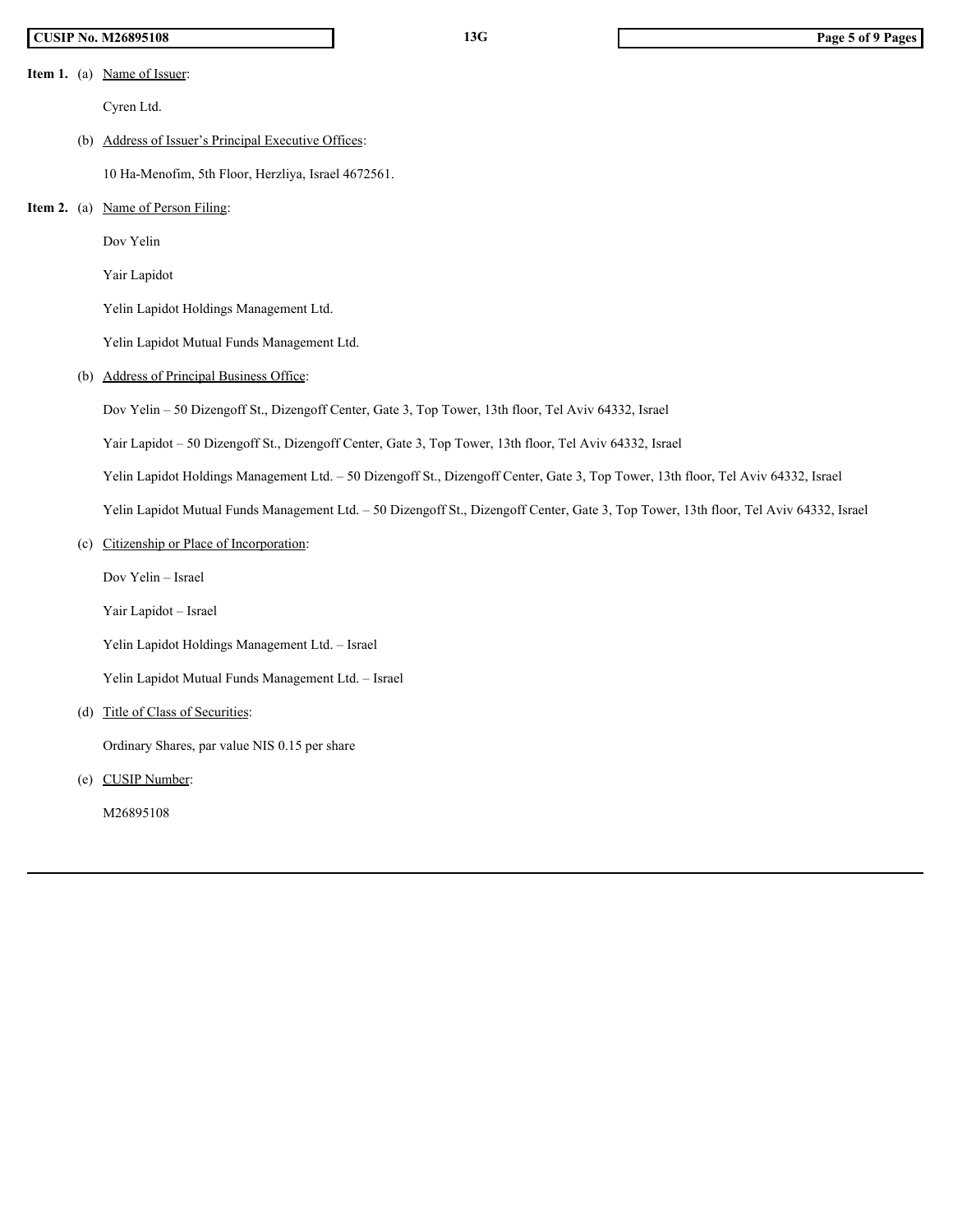# **CUSIP No. M26895108 13G Page 6 of 9 Pages**

**Item 3**. Not applicable.

# **Item 4**. Ownership:

(a) Amount beneficially owned:

See row 9 of cover page of each reporting person.

On December 31, 2021, the securities reported herein were beneficially owned as follows:

- 4,049,929 Ordinary Shares (representing 4.48% of the total Ordinary Shares outstanding) beneficially owned by mutual funds managed by Yelin Lapidot Mutual Funds Management Ltd.
- Lapidot Provident Funds Management Ltd.

**EXECUTE 10 1999 108**<br>
Not applicable.<br>
Nownership:<br>
Amount beneficially owned:<br>
See row 9 of cover page of each reporting person.<br>
On December 31, 2021, the securities reported herein were beneficially owned as follows:<br> **The SYSTION FORM CONTEXT CONTEXT CONTEXT CONTEXT CONTEXT CONTEXT CONTEXT CONTEXT CONTEXT CONTEXT CONTEXT CONTEXT CONTEXT CONTEXT CONTEXT CONTEXT CONTEXT CONTEXT CONTEXT CONTEXT CONTEXT CONTEXT CONTEXT CONTEXT CONTEXT CON** mutual funds managed by Yelin Lapidot Mutual Funds Management Ltd. (the "Subsidiaries"), each a wholly-owned subsidiary of Yelin Lapidot Holdings Management Ltd. ("Yelin Lapidot Holdings"). Messrs. Yelin and Lapidot each own 24.38% of the share capital and 25.004% of the voting rights of Yelin Lapidot Holdings, and are responsible for the day-to-day management of Yelin Lapidot Holdings. The Subsidiaries operate under independent management and make their own independent voting and investment decisions. Any economic interest or beneficial ownership in any of the securities covered by this report is held for the benefit of the members of the provident funds or mutual funds, as the case may be. This Statement shall not be construed as an admission by Messrs. Yelin and Lapidot, Yelin Lapidot Holdings or the Subsidiaries that he or it is the beneficial owner of any of the securities covered by this Statement, and each of Messrs. Yelin and Lapidot, Yelin Lapidot Holdings, and the Subsidiaries disclaims beneficial ownership of any such securities.

(b) Percent of class:

See row 11 of cover page of each reporting person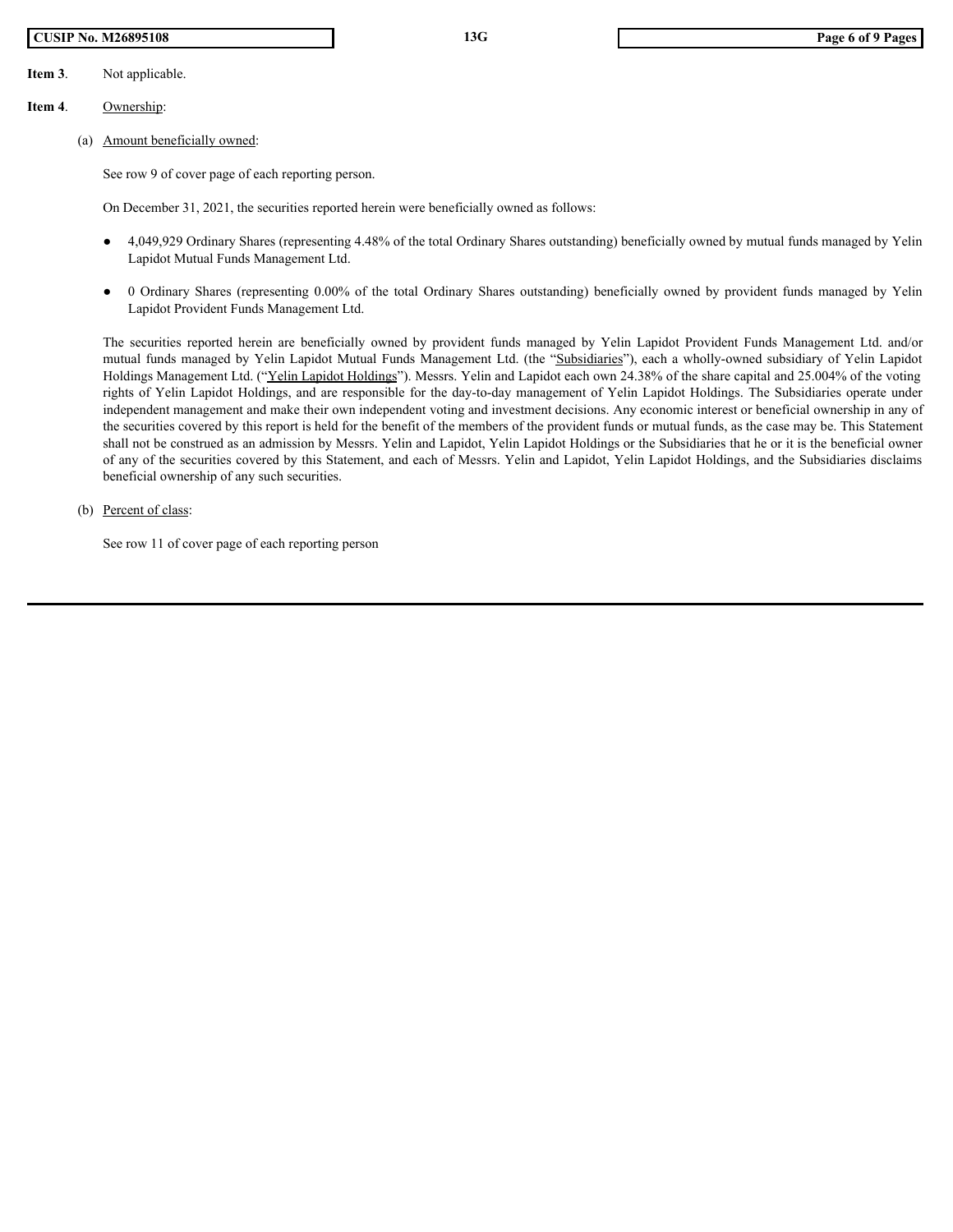## **CUSIP No. M26895108 13G Page 7 of 9 Pages**

- (c) Number of shares as to which such person has:
	- (i) Sole power to vote or to direct the vote:

See row 5 of cover page of each reporting person

(ii) Shared power to vote or to direct the vote:

See row 6 of cover page of each reporting person and note in Item 4(a) above

(iii) Sole power to dispose or to direct the disposition of:

See row 7 of cover page of each reporting person

(iv) Shared power to dispose or to direct the disposition of:

See row 8 of cover page of each reporting person and note in Item 4(a) above

**Item 5.** Ownership of Five Percent or Less of a Class:

If this statement is being filed to report the fact that as of the date hereof the reporting person has ceased to be the beneficial owner of more than 5 percent of the class of securities, check the following  $\boxtimes$ .

**Item 6.** Ownership of More than Five Percent on Behalf of Another:

Not applicable.

**ICENT Vo. M26095168**<br>
(i) Sole power to vote at to direct the vote:<br>
See row 8 of cave at to direct the sole.<br>
See row 8 of cover page of each reporting person<br>
(ii) Sole power to dispose or to direct the disposition of: Person:

Not applicable.

**Item 8**. Identification and Classification of Members of the Group:

Not applicable.

**Item 9.** Notice of Dissolution of Group:

Not applicable.

Item 10. Certification:

By signing below I certify that, to the best of my knowledge and belief, the securities referred to above were not acquired and are not held for the purpose (iv) Shared power to dispose or to direct the disposition of:<br>
Soc raw S of orover page of cach reporting person and note in lens  $4(s)$  above<br> **Or angular or**  $S$  (Denoted the Changing Halls negative the following  $S$ ).<br> participant in any transaction having that purpose or effect.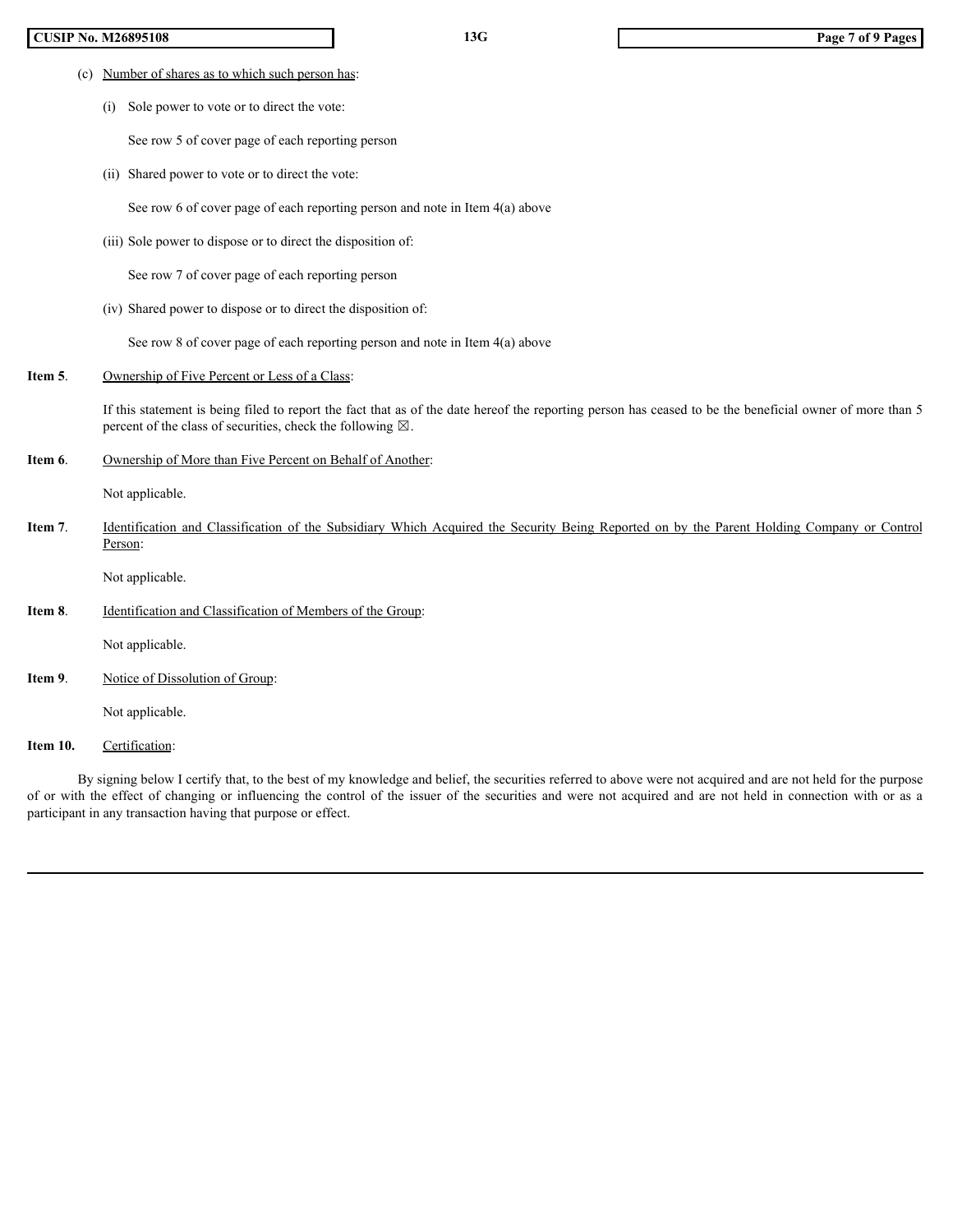#### **SIGNATURE**

After reasonable inquiry and to the best of my knowledge and belief, I certify that the information set forth in this statement is true, complete and correct.

February 6, 2022

### **Dov Yelin**

/s/ Dov Yelin By: Dov Yelin

## **Yair Lapidot**

/s/ Yair Lapidot

By: Yair Lapidot

**Yelin Lapidot Holdings Management Ltd.**

/s/ Dov Yelin By: Dov Yelin

Title: Joint Chief Executive Officer